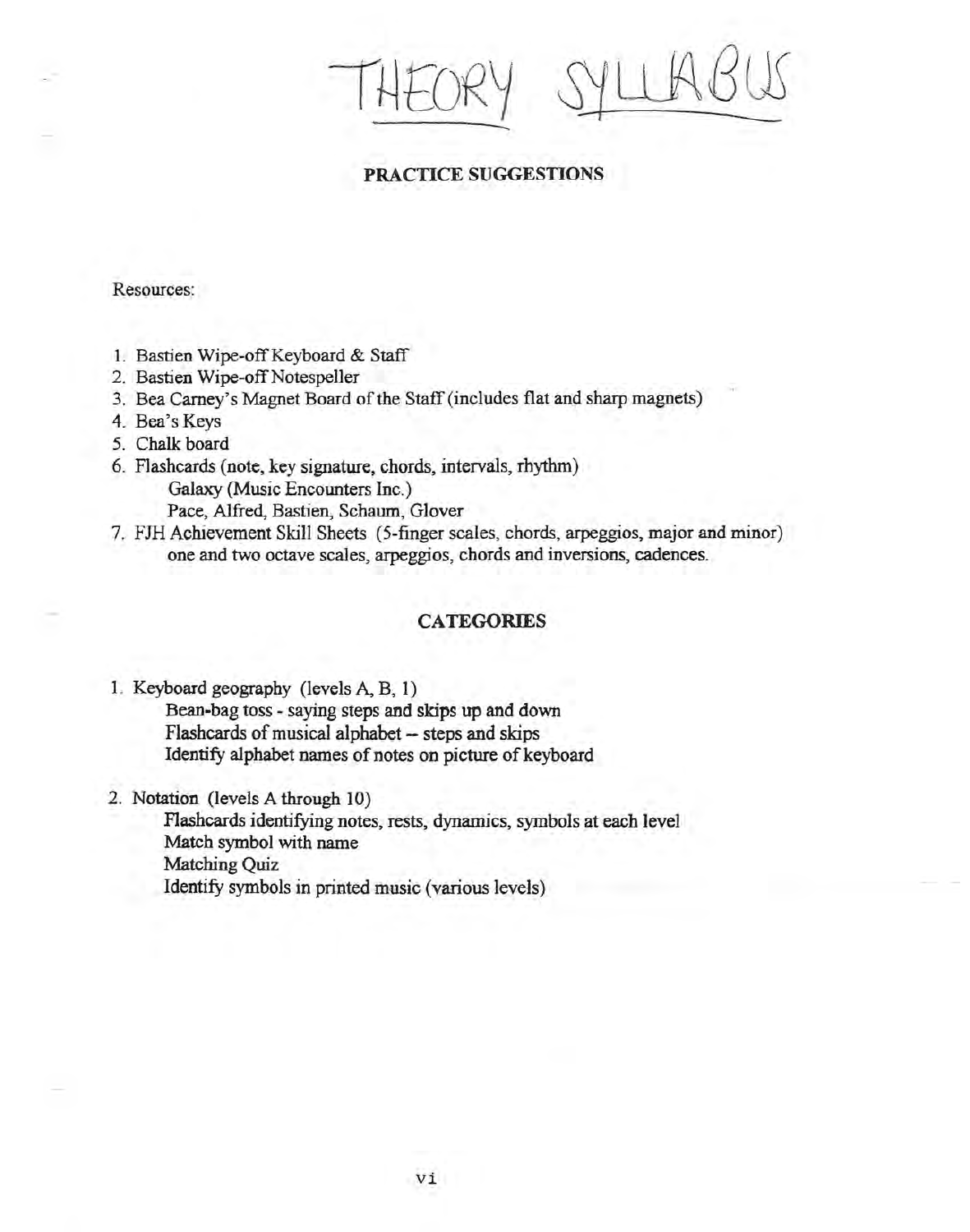- 3. Notes on staff (levels A through 4)
	- Flashcard drills

Arrange cards according to five-finger positions

Drill on lines names and space names

Notespeller sheets or workbooks

Keynotes of G (G-c1ef) and F (F-clef)

Locations of low, bass, middle, treble, and high C's

4. Intervals (levels A through 10)

(at keyboard) In 5-finger position or given key, play given note and intervals up & down, harmonic and melodic (if applicable)

(on staff) Group according to visual appearance (3, 5, 7 all line/space, etc.) Flashcards

Form interval on magnet board for identification.

Give note, have student form given interval.

Then play interval at piano, listening to sound of interval.

Relate given interval to familiar melodies, such as, a 5th is Twinkle, Twinkle, Little Star, and a 2nd is the first notes of "Chopsticks."

5. Rhythm/meter (levels A through 10)

(at keyboard) Have student play single note/chord in given rhythm

Play with metronome.

Play and say: quarter, half note.

Make chart with whole note at top, then two half notes, through 16th notes and have student play notes/chords according to rhythm and/or with metronome (at a SLOW speed).

(written) Write counting under given examples.

Supply missing beats within measures.

Math addition with note values (a half note + quarter note =  $3$  counts)

or (a half note  $+$  quarter note  $=$  dotted half note).

Physical activities

Rhythm instruments - teacher taps rhythm, student repeats it.

Walking in step with beats.

Walk one rhythm (like quarter notes) while tapping another (eight notes)

6. Key signatures (levels B through (0)

Identify key signature from one on printed page.

Be able to write key signature on staff.

Be familiar with sharp rule and Bat rule,

Flashcard drills.

Drill on order of sharps and flats

Magnet boards are helpful.

Have students make up their own memory aid

Minor key signatures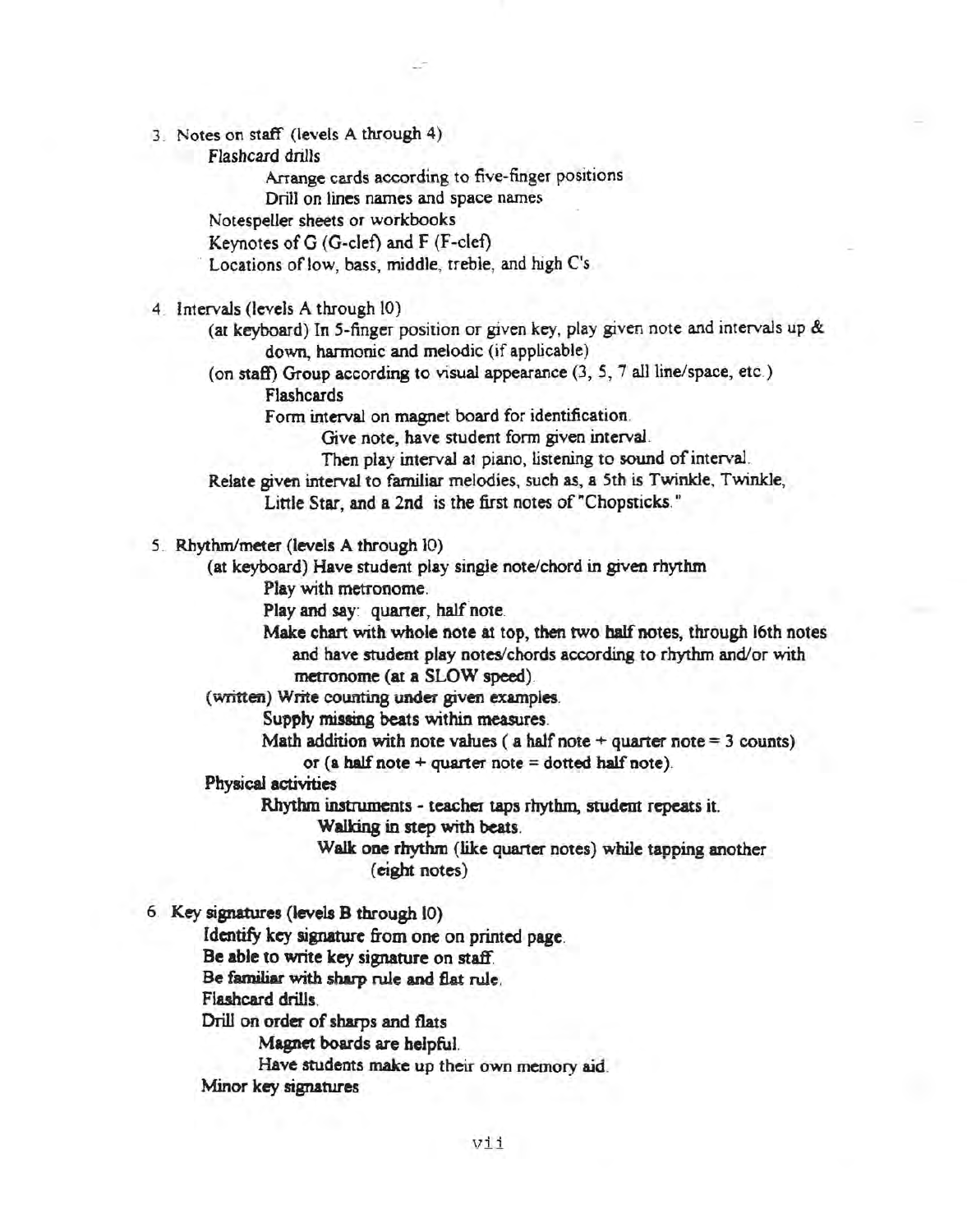Have student play minor ichord showing finger 3 on relative major Identify at keyboard relative minor, 3 half-steps down from major. Show and listen to examples of use of minor keys in literature. Identify minor chords in literature, both melodic and harmonic. Explore use of natural, harmonic, melodic minor keys in literature

7 Triads (levels A through 10)

Practice writing on staff and playing on keyboard

Have student spell triad, and identify intervals.

Playing root position arpeggios, major and minor are helpful in teaching triads. Movement of intervals between I and V7 chords ( bottom and middle notes of I

chord ,each move *112* step down/up to form V7 chord).

Inversion: Write, play, memorize fingering.

Identify root of triad inversion (top of interval of a 4th in tonic, top of 2nd in V7 chord).

8. Terminology (levels A through 10)

Matching quiz, fill in blank tests, flashcard drills.

Identify symbols on music

Have student illustrate on keyboard given symbol, like intervals, dynamics, touch, sharps and flats, arpeggio, tempo, etc.

#### 9. Form (levels 2 through 9)

From beginning lessons, identify questions and answers, contrasting melodies. repeated sections, patterns of steps and skips.

Listen to recording and have student raise hand to identify different sections Outline form of piece from printed music; be able to write down form. In level 2 and above, identify sections using measure numbers.

10. Scales (levels 3 through 7)

Write scale in letter names without the staff. Write scale on staff using accidentals. Memorize and identify whole and half-step pattern of scales. Play with metronome, one octave using quarter notes, two, using 8th, etc.

11. Circle of fifths (level 6 through 10) and modes

Play on keyboard, beginning with C up a fifth (adds a sharp), etc., with special attention given to three enharmonic overlapping keys, switching to flats (drops a flat, as you progress up a fifth).

Practice writing away from keyboard, major, enharmonic, and minor.

Modes: Identify on keyboard, using white notes; transpose into other positions. Have students compose simple melodies in various modes. Select familiar tune; play in each mode.

viii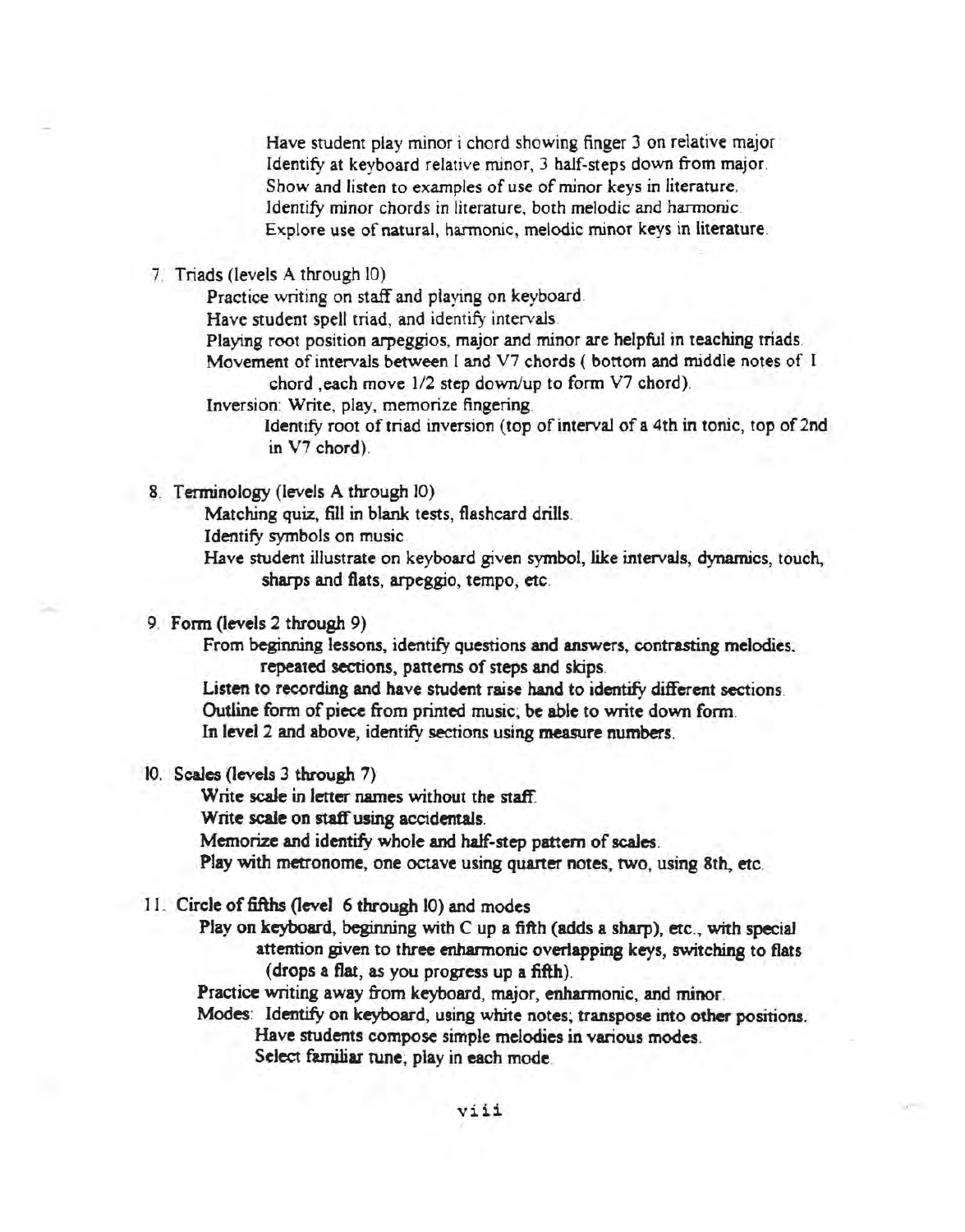# KEYBOARD THEORY AND TECHNIQUE ABBREVIATION KEY

| HS        | Hands separately     | RP  | Root position                                               |
|-----------|----------------------|-----|-------------------------------------------------------------|
| HT        | Hands together       | 10V | Inversion(s)                                                |
| <b>RH</b> | Right hand           | oct | Octave(s)                                                   |
| LH        | Left hand            | M   | Major (Major keys indicated by upper case letters)          |
| Nat:      | Natural minor scale  | m.  | minor (Minor keys indicated by lower case letters)          |
| Harm      | Harmonic minor scale |     | Pentascale The first 5 notes of a scale (5-finger position) |
| Mel       | Melodic minor scale  |     |                                                             |

## MISCELLANEOUS EXPLANATIONS

| <b>Scales</b>      | Beginning with Level 1, different touches are suggested in order to develop coordination and to make<br>scale practice a little more interesting. Because the test will only require legato, the use of other<br>touches will be entirely at the discretion of the teacher |
|--------------------|----------------------------------------------------------------------------------------------------------------------------------------------------------------------------------------------------------------------------------------------------------------------------|
| Chord Progressions | In order to save room, only Major key Roman numerals are listed. Minor key chord progressions must<br>also be played where indicated by key.<br>In chord progressions including the $V_7$ chord, a $V$ may be substituted in place of the $V_7$ .                          |







5A (Whole tone scale from C to C)

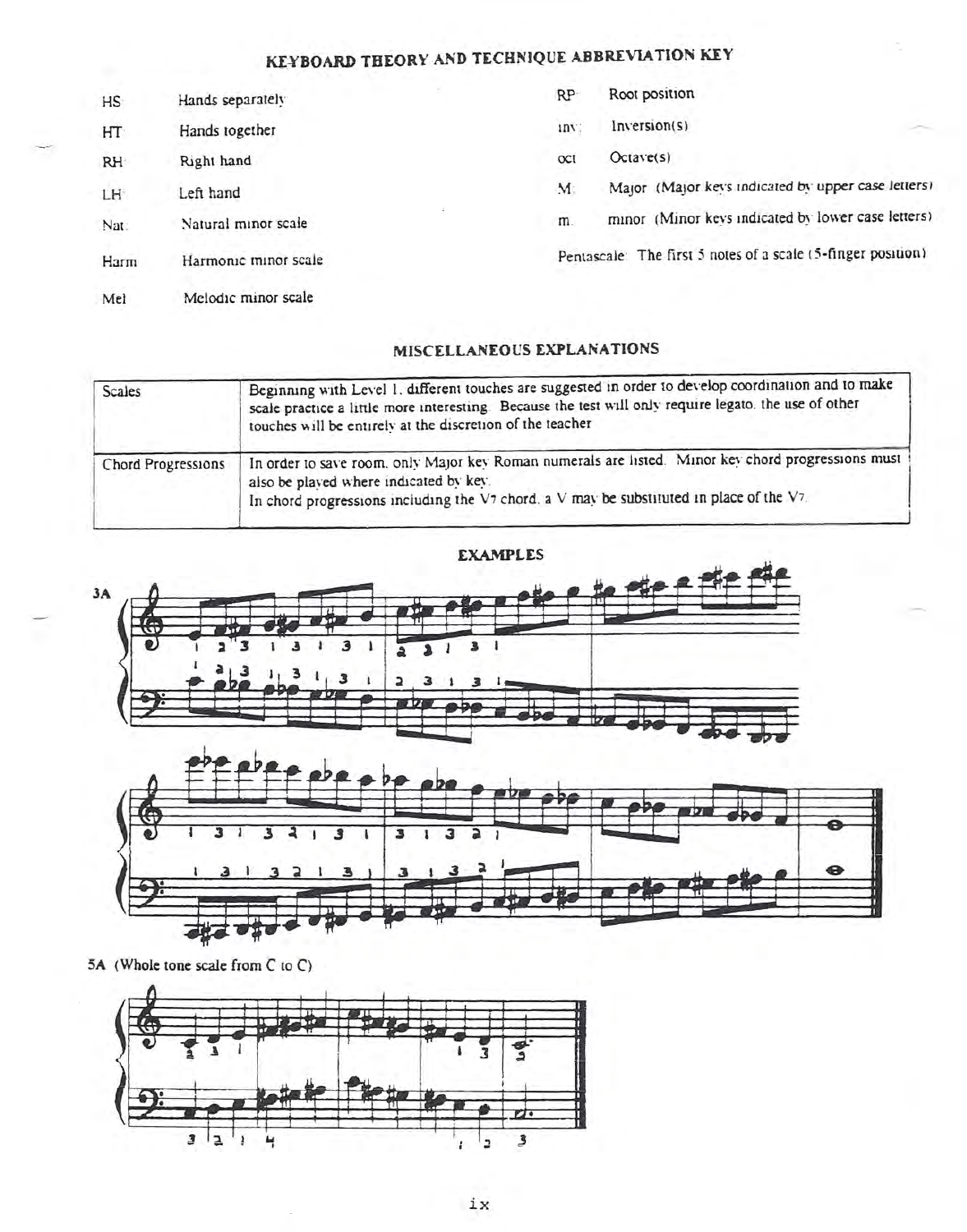5B (Whole tone scale from Disto Dist



7A (C Major Scale)



 $7B$ 



Maj Aug Maj min dim Maj Aug Maj min dim





Phrygian Mode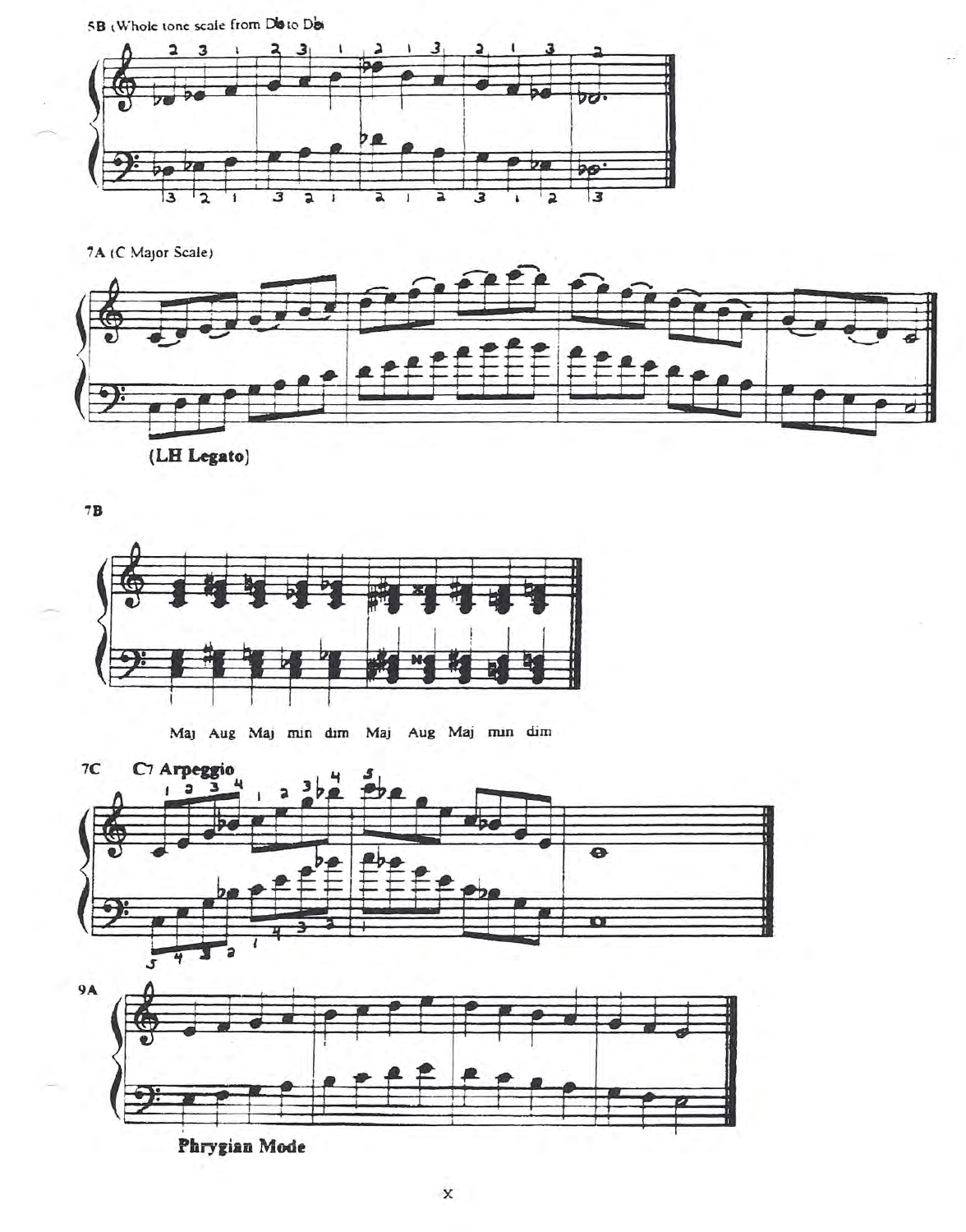

 $10A$ 





÷.

i.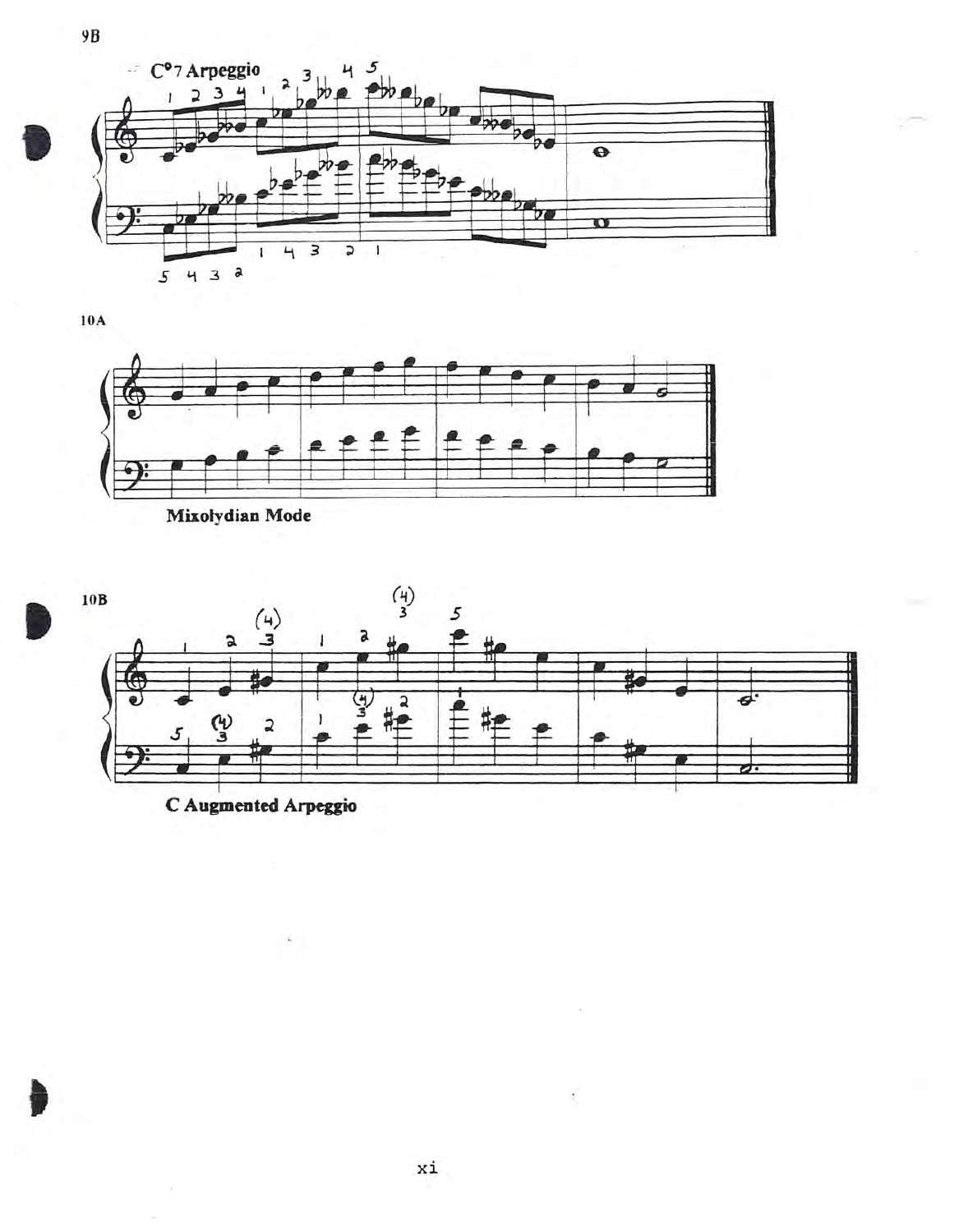The theory curriculum provided here has been designed to enable beginners of any age to enter the testing process of the ASMTA Festival and to move upward at an accessible rate. Primary A is designed for the very young beginner. Primary B and level 1 are designed for first year students of varying ages. The levels are graduated at a pace which should allow for reinforcement and understanding, and every effort has been made to include concise, accurate definitions and explanations to help prepare for the tests.

### Please note and follow the following reminders and suggestions:

1. Mastery of preceding levels is assumed throughout the theory tests, although testing will primarily center around new keys and new concepts.

2. Capital letters consistently indicate Major; small letters indicate minor.

3. In chord progressions including  $V_n$ chord, a V may be substituted.

4. Stem rules which will be followed in the grading of tests: notes above the 3rd line of the staff have stem which go down; notes below the 3rd line of the staff have stems which go up; notes on the 3rd line of the staff have stems which may go either up or down.

5. Ear training testing: All intervals and triads, at all levels, will be played both melodically and harmonically.

> All testing examples will be played for the students three times. Concepts mastered in preceding levels are eligible for inclusion in the ear training portion of the test.

6. Remind students to read carefully directions and all clef signs! Tests will ask for information in a variety of ways.

Several texts have proven invaluable in preparation of this curriculum guide:

Apel, Willi. Harvard Dictionary of Music. Cambridge, Mass: Belknap Press of Harvard University, 1972. Sadie, Stanley, ed. The New Groye Dictionary of Music and Musicians. New York: Groves Dictionary of Music., 1995 20 Vols.

Hinson, Maurice, and June Montgomery. Meet the Great Composers. Sherman Oaks, CA Alfred Publishing Co., Inc., 1995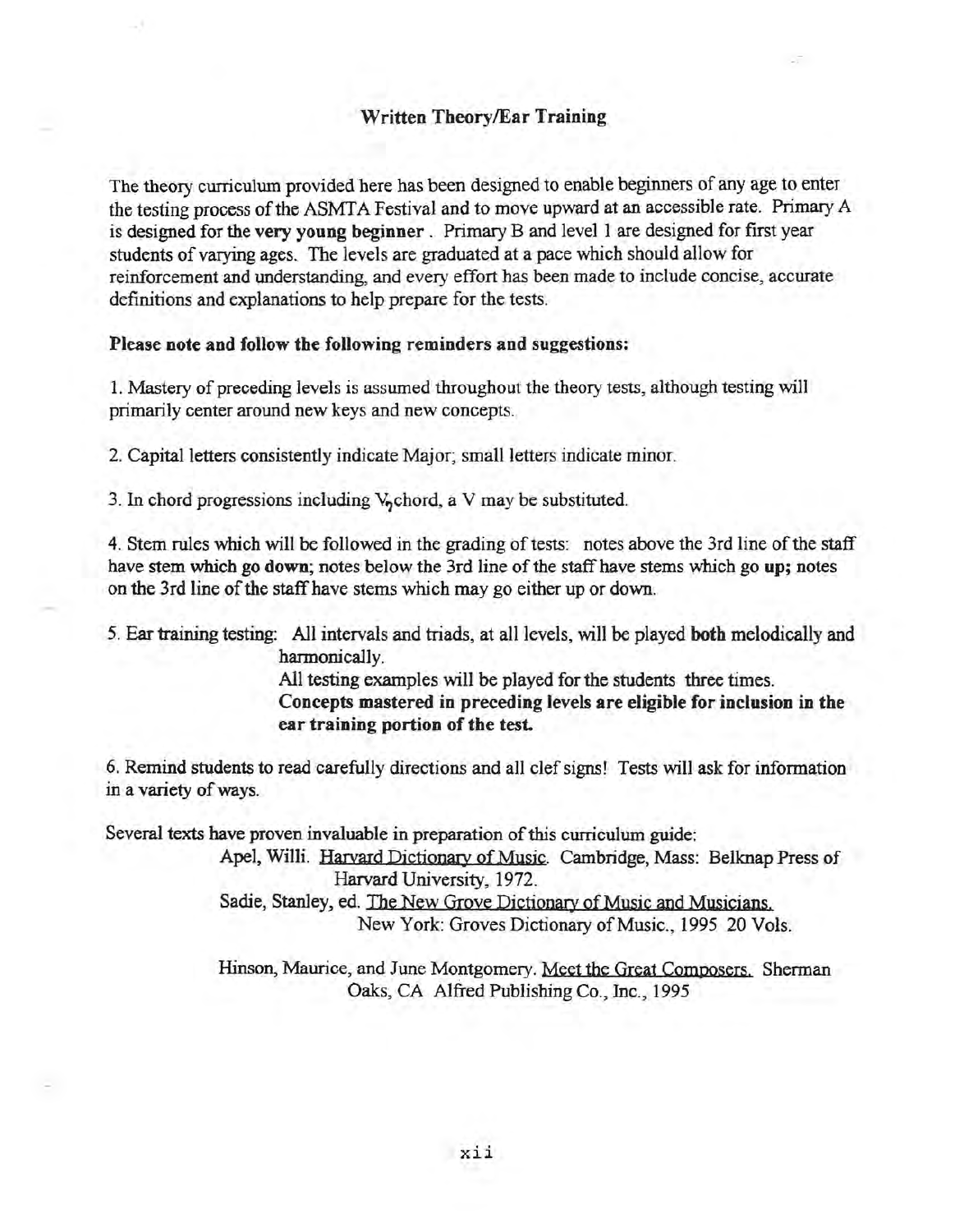# **SIGHT READING**

Pedagogically speaking, a student's sight reading level should be at approximately 2 levels below his playing level. The examples used for the ASMTA Festival will be selected from the Four Star Sight Reading and Ear Tests Books 1-9 by Boris Benin published by Frederick Harris Music Co., Limited, Oakville, Ontario, Canada. We are indebted to Frederick Harris Music Company for granting permission to reproduce these examples.

In scoring Sight Reading, rhythmic errors will be scored most heavily with a stop/restart being penalized 2 points each instance, an incorrect rhythm 1 point, a missed or omitted note 1/2 point.

- Primary A There will be no sight reading required at this level.
- Primary B The student will be asked to count out loud one measure (to set the tempo) and then clap a rhythm in 4/4 that may contain quarter. half and whole notes. (any counting system is acceptable)  $\land$

 $one - two - three - four$ 

Level *I* Sight reading will be hands separately using either the C or G pentascale. Notation concepts may indude quarter. half, dotted-half & whole notes. Meter may be either 3/4 Of *4/4.* (See example)

- level II Sight reading will be hands together (and be hands together in all subsequent levels) using C,G,D, or F pentascale. Notation concepts may additionally include quarter, half or whole rests as well as eighth notes. Meter may be 214.3/4.4/4.
- level <sup>111</sup> Sight reading may use C.G,D.A,E & c.q.d.a,e pentascaies. Notation concepts may indude dotted quarter. eighth rest or an upbeat Meter may be 2/4.3/4,4/4.6/4.
- Level IV Sight reading may use all major or minor pentascales as well as move out of the pentascale position in the 1 octave scales of C,G,D. Left hand may include chordal harmooizatiOn. Notation concepts may indude eighth note triplets and dotted rests. Meter may be *2/4.3/4,414.5/4.6/4.*
- level V Sight reading may use any of these keys: C.G.D.A.E.B.F#.Db & a minor. A more independent L. H. may be required, similar to a standard cadence figure with an octave descent. (see example)



lJJJ.J I

Notation concepts may include any 6/8 rhythm longer than but not including sixteentri notes. Meter may be *214.3/4.4/4.5/4,6/4.618.*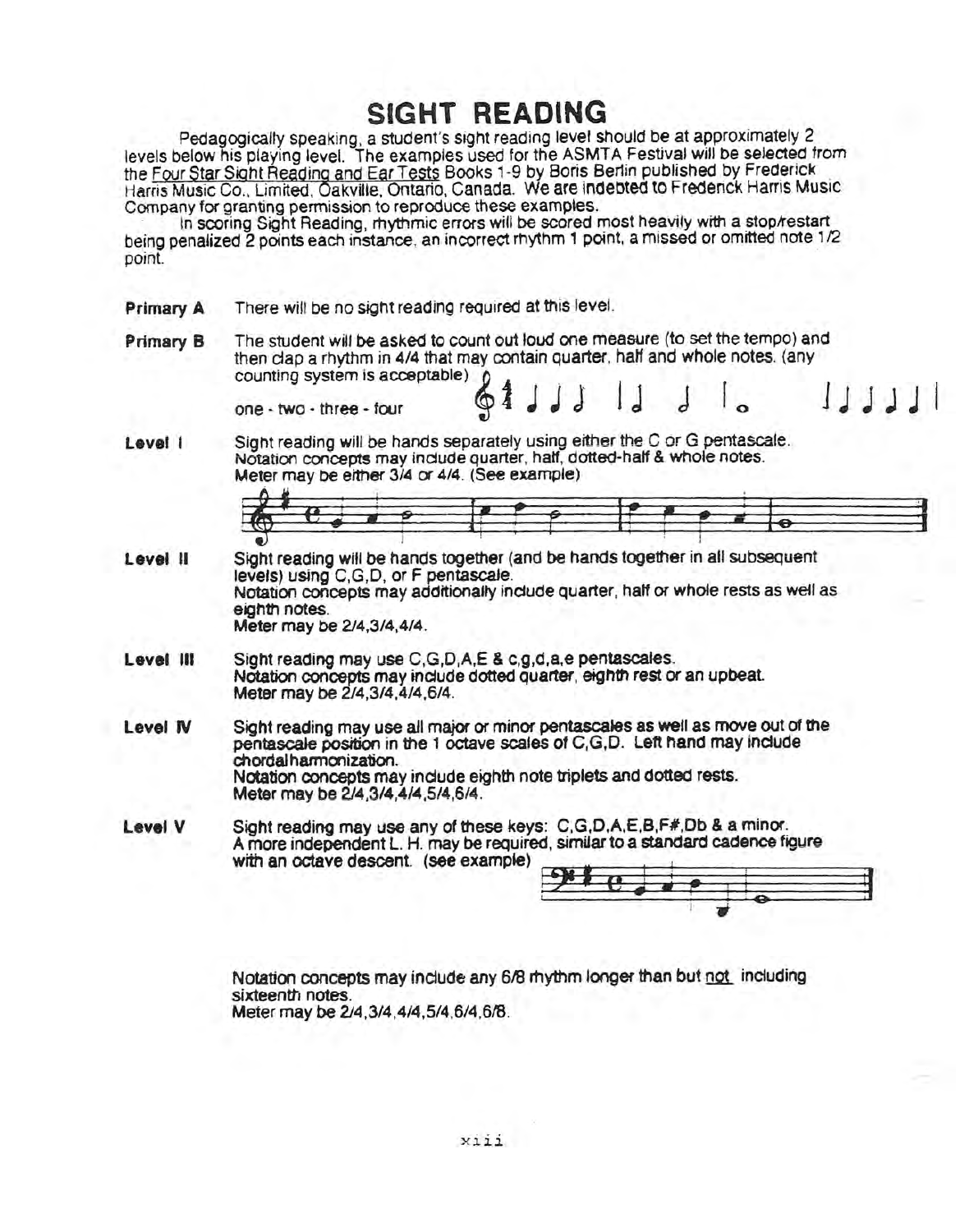## **SIGHT READING**

Level VI Sight reading may use any of these additional keys: e.d minor. Two voice polyphony may be used. (see example)

•

Meter may be *2/4,3/4,4/4,5/4,6/4,618,318.*

- Sight reading may use any of these additional keys: Bb, Eb, Ab, Db, & c, g, f, b minor. Four pan hymn texture may be used, two voices in each hand. Notation concepts may include all sixteenth note combinations, double sharp and double flat. Meter may be *2/4,3/4,4/4,5/4,6/4,618.318,918,312,412.* Level VII
- Level VIII Sight reading may use any of these additional keys: b-flat. e-flat minor. Notation concepts may include sixteenth note combinations with rests. Meter may be  $2/4$ ,  $3/4$ ,  $4/4$ ,  $5/4$ ,  $6/4$ ,  $6/8$ ,  $3/8$ ,  $9/8$ ,  $3/2$ ,  $4/2$ ,  $12/8$ .
- Level IX Sight reading may use any *major* or minor key. Notation concepts may include 32nd notes. Meter may be 2/4,3/4,4/4,5/4,6/4,6/8,3/8,9/8,3/2,4/2,12/8,5/8,7/8.
- Level X Sight reading may use any major or minor key. There may be jumps in either hand. Notation concepts may include 32nd note triplets.

Note: Further examples can be found in the sight reading texts. Iwould envision the teacher purchasing a set of the books with the student reading an example at each lesson. Each book contains between 60-90 examples. The examples do not exceed 16 measures at the highest level.